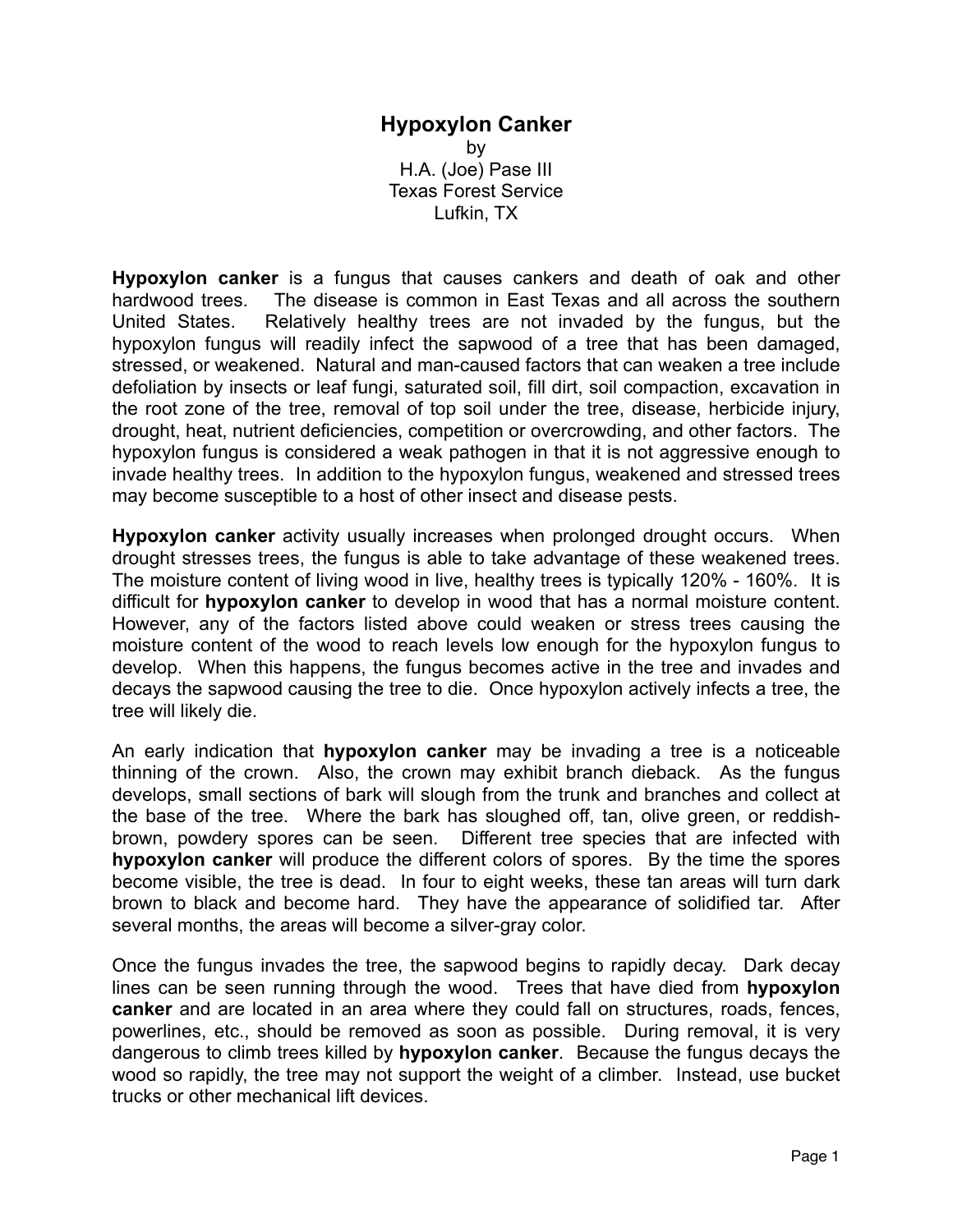Probably all oak trees are susceptible to **hypoxylon canker**. In addition, elm, pecan, hickory, sycamore, maple, beech, and other trees may be infected. The fungus spreads by airborn spores that apparently infect trees of any age by colonizing the inner bark. The fungus is known to be present in many healthy trees and can survive for long periods of time in the inner bark without invading the sapwood. As mentioned earlier, when a tree is weakened or stressed, the fungus may then invade the sapwood and become one of several factors that ultimately cause the tree to die.

There is no known control for **hypoxylon canker** other than maintaining tree vigor. Apparently the spores of this fungus are so common in most areas that removing trees infected with **hypoxylon canker** is of little value in controlling the spread of the disease. Also, infected fire wood is not considered to be a source of innoculation. The fungus does not kill groups of trees by spreading from tree to tree. There is usually little that can be done to avoid naturally occurring stress factors, but many man-caused stress factors can be avoided. During drought periods, supplemental watering is recommended, if the tree is near a water source. Damage to tree roots around construction areas commonly predisposes a tree to infection by **hypoxylon canker**.





Certain species of oak trees are very susceptible to **hypoxylon canker**.Tan, powdery spores are shown on a water oak soon after the tree died in a Lufkin (TX) park (left). Typical tan hypoxylon spores on a water oak in a Tyler County, TX forest (right).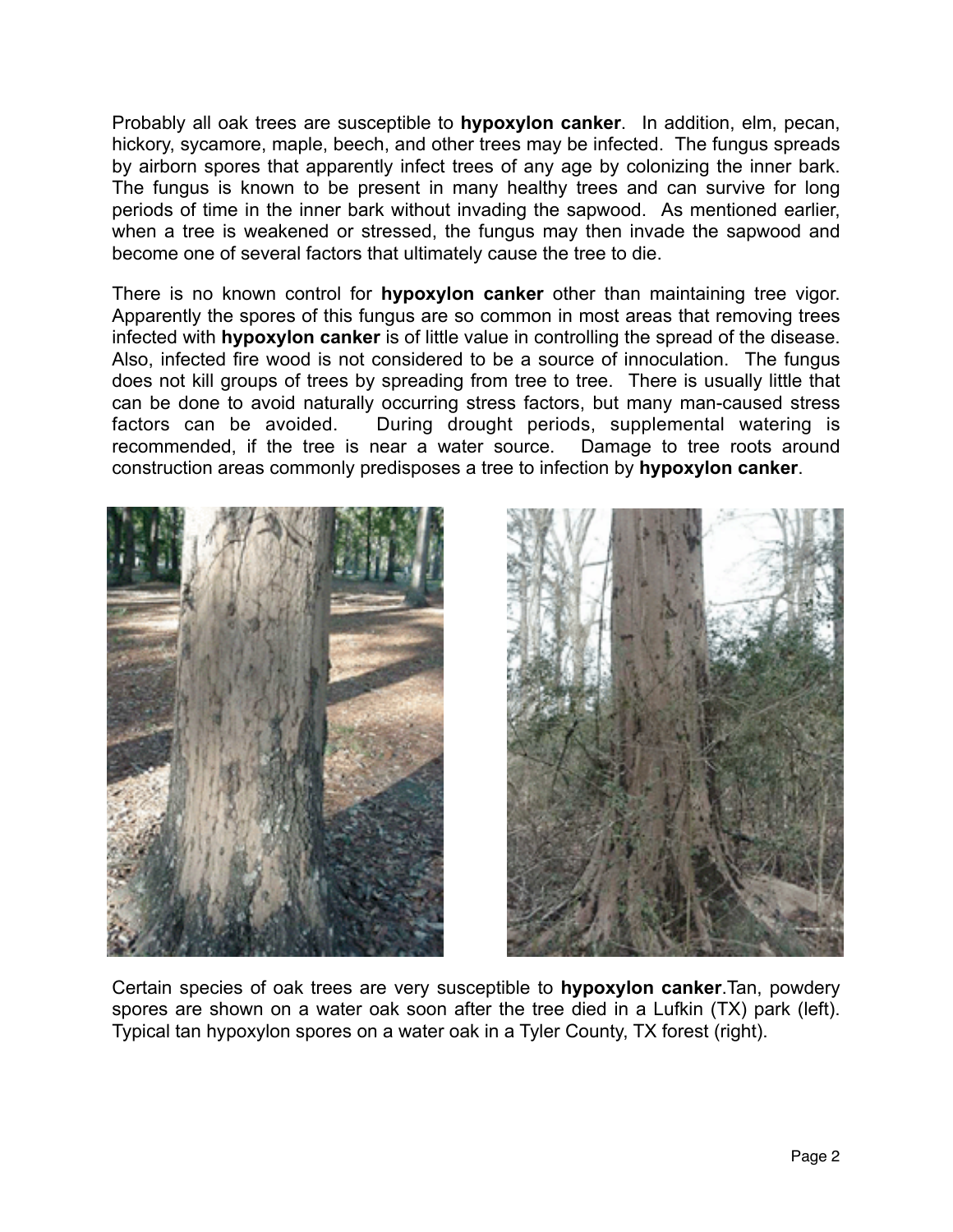

The **hypoxylon canker** fungus will exhibit several different color phases after an infected tree has died. Here the fungus has taken on a silver-gray appearance on the bole (trunk) of a young water oak (Lufkin, TX).



Evidence of **hypoxylon canker** on oak trees can appear black and crusty, similar to dried tar. This stage of the fungus usually appears after the tree has been dead for several months. These black eruptions were found on a dead water oak (Lufkin, TX).